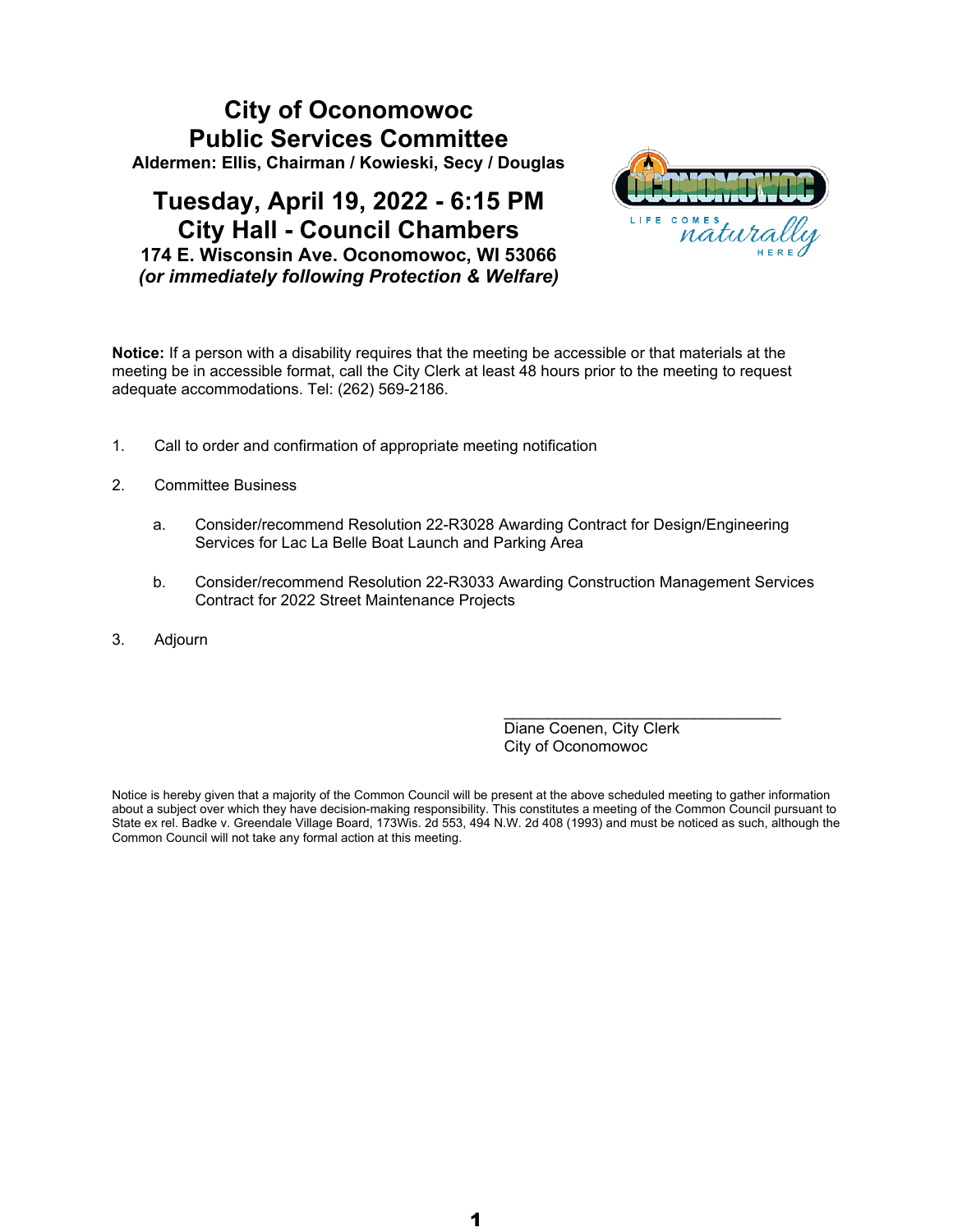

# MEMORANDUM

## PARKS, RECREATION & FORESTRY DEPARTMENT

Date: 4-12-22

To: Mayor Magnus, Common Council, City Administrator Frye

From: Craig Hoeppner, Director

Re: Design/Engineering for Lac La Belle Boat Launch

## RELATES TO THE STRATEGIC PLAN

IV.A.1. Reconstruct Lac La Belle Boat Launch

## BACKGROUND

The idea of reconstructing the Lac La Belle Boat Launch and improving traffic flow and parking has been discussed for many years. Now is the time to move forward with design and ultimately construction.

## ADDITIONAL ANALYSIS

Request for Proposals were advertised in March. Four proposals were received. The selection committee consisting of Mark Frye, Jimi Hall (Parks & Recreation Board member), David Stoiser (DPW), Jennifer Froemming and myself reviewed and scored the proposals based on four categories:

- Understanding of the project and overall completeness of the proposal
- Proposed methodology, work plan to be used in the process
- Past similar project experience of the firm
- Knowledge, experience and qualifications of firm and team members

|            | <b>Quality and</b><br><b>Completeness</b> | <b>Proposed</b><br>Methodology | <b>Past Similar</b><br><b>Experience</b> | <b>Staff</b><br>Qualifications<br>and Experience | Contract<br>Cost<br><b>Points</b> | Total<br><b>Points</b> | <b>Proposal Cost</b> |
|------------|-------------------------------------------|--------------------------------|------------------------------------------|--------------------------------------------------|-----------------------------------|------------------------|----------------------|
| <b>JSD</b> | 20.8                                      | 20.4                           | 17.8                                     | 20.6                                             |                                   | 79.6                   |                      |
| <b>MSA</b> | 24.8                                      | 22.6                           | 23.2                                     | 23.4                                             | 12.8                              | 106.8                  | 157,630<br>\$.       |
| <b>SEH</b> | 24.6                                      | 21.0                           | 22.2                                     | 23.8                                             | 13.3                              | 104.9                  | 152,332<br>\$        |
| <b>SSE</b> | 24.0                                      | 21.4                           | 14.0                                     | 21.8                                             | 25.0                              | 106.2                  | 80,291               |

Total Possible

| Points | 100.0 25.0 125.0 |  |
|--------|------------------|--|
|        | 80% 20% 100%     |  |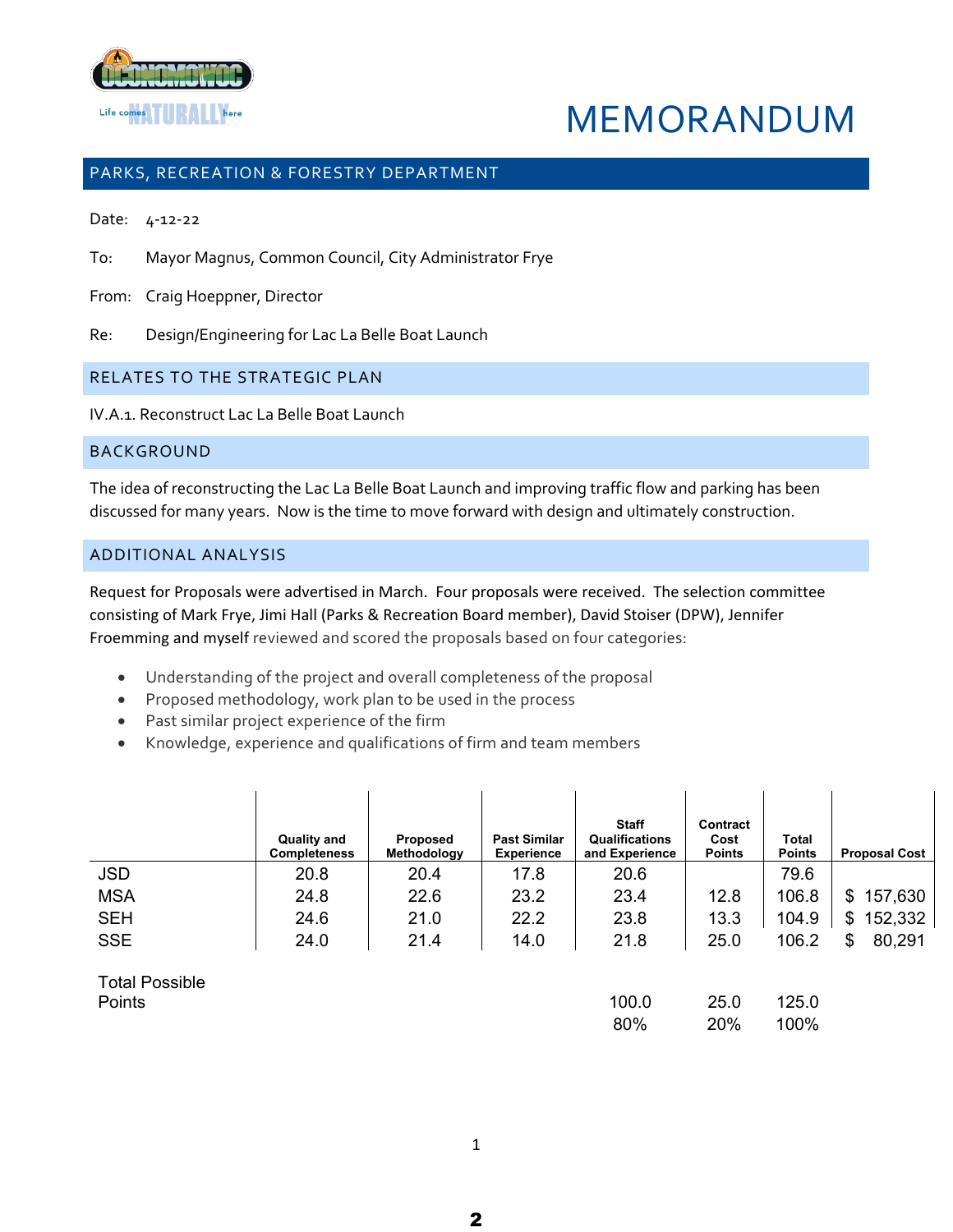As the summary shows, JSD did not receive the 80% needed to have their cost envelope opened. The scoring was very close between the other three firms, but MSA scored the highest in our ranking system. They and SEH were the most qualified firms, each having multiple examples of similar boat launch design experience. While SSE had a low cost, they had no experience designing Boat Launches. This project will be highly visible, include many funding partners and is a large and detailed project. The City needs to hire an experienced firm to provide the design and engineering. I have conducted reference checks on their previous similar projects and the municipalities I spoke with gave great reviews. I also have worked professionally with MSA in the past and they are an excellent company to work with and will provide an excellent product.

## FINANCIAL IMPACT

Cost of Not-to-Exceed Contract is \$157,630, plus a 10% contingency of \$15,763 for a total cost of \$173,393. Funds will come from previously budgeted TIF 5 funds, # 405-507-7410-820.422709. \$200,000 has been budgeted for Design/Engineering Services for this project.

## RECOMMENDATION

The Parks & Recreation Board unanimously approved the hiring of MSA for Design/Engineering of the Lac La Belle Boat Launch project on April 11, 2022 and forward their recommendation to the Common Council.

#### MOTION

Move to adopt Resolution 22-R3028 to award the contract to MSA for Design/Engineering of the Lac La Belle Boat Launch for a Not-to-Exceed cost of \$157,630, plus a 10% contingency; net cost of \$173,393.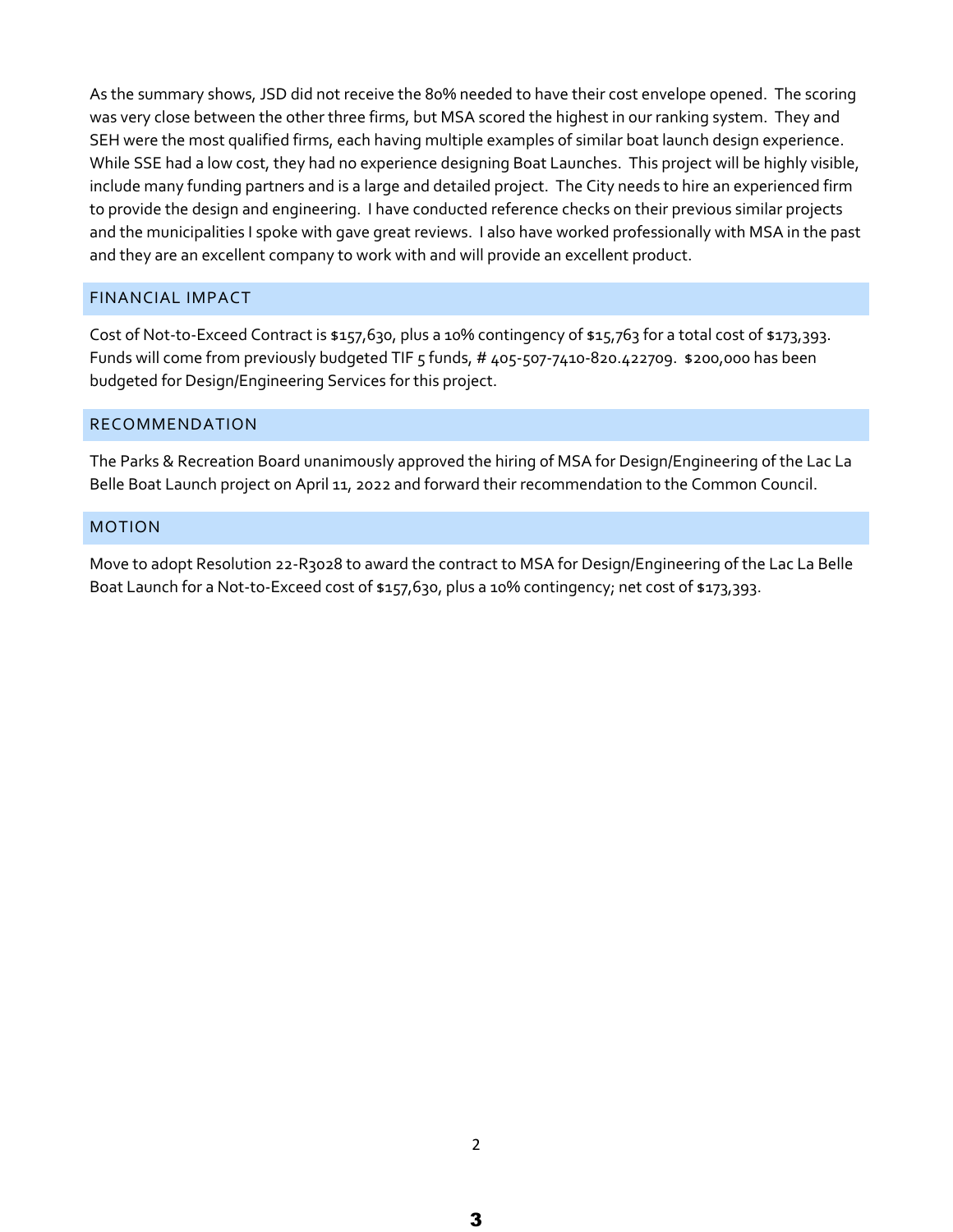## **RESOLUTION NO. 22-R3028**

# **RESOLUTION AWARDING CONTRACT FOR DESIGN AND ENGINEERING SERVICES FOR LAC LA BELLE BOAT LAUNCH AND PARKING AREA**

**WHEREAS,** the City of Oconomowoc desires to reconstruct the Lac La Belle Boat Launch and Parking at City Beach; and

**WHEREAS,** the City of Oconomowoc budgeted a total of \$200,000 for design/engineering services, coming from TIF 5 funds; and

**WHEREAS,** MSA was selected as the highest ranked architect who submitted a proposal for Design & Engineering Services.

**NOW THEREFORE, BE IT RESOLVED** that City Council awards the not-to-exceed Design & Engineering Contract to MSA in the sum of \$157,630, to include an additional 10% contingency of \$15,763 for a total project cost of \$173,393; with funds coming from account # 405-507-7410- 820.422709.

DATED: April 19, 2022 CITY OF OCONOMOWOC

By:

ATTEST:

Robert P. Magnus, Mayor

Diane Coenen, Clerk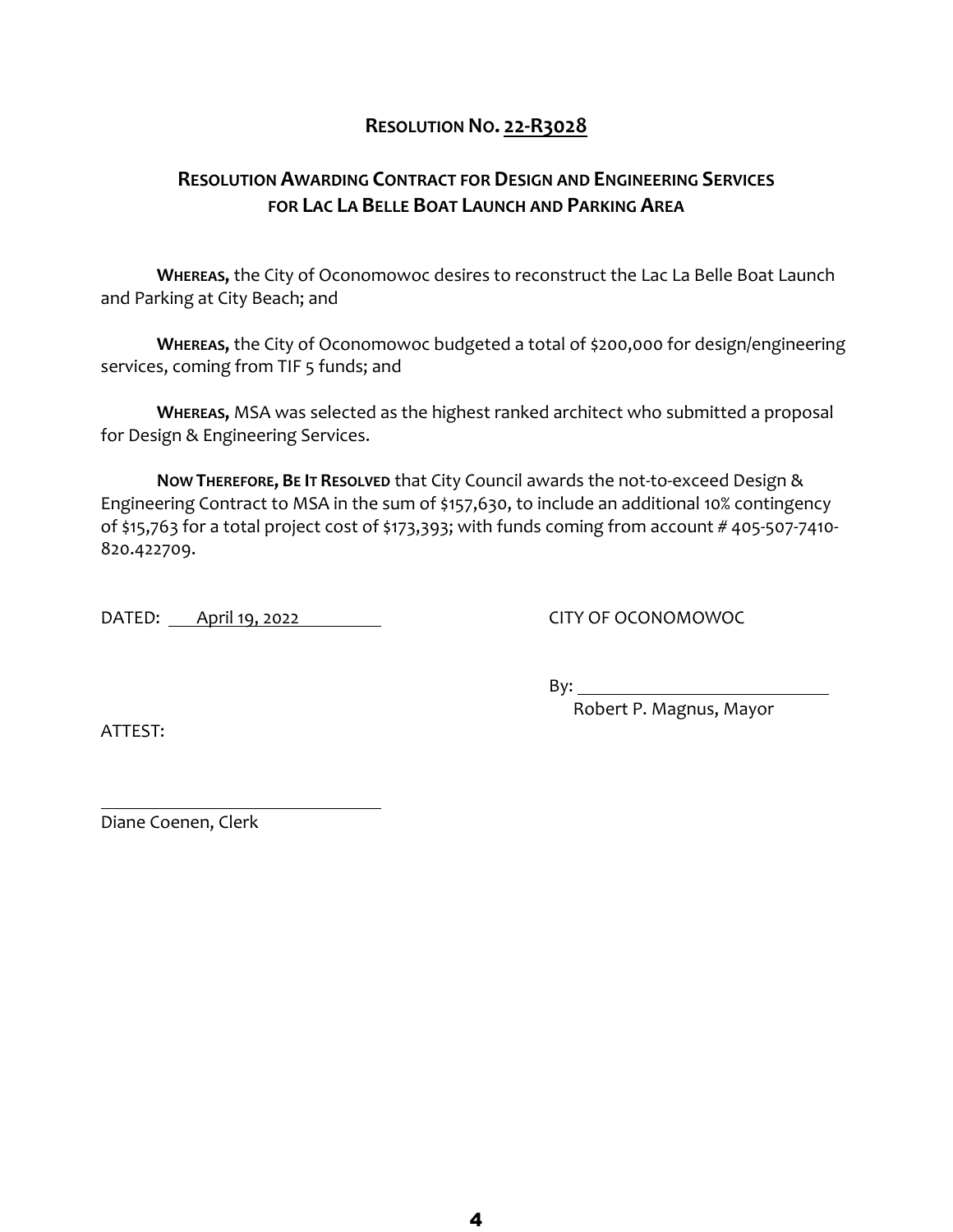

# MEMORANDUM

## PUBLIC WORKS

- Date: April 19, 2022
- To: Common Council
- From: Mark Frye, City Administrator/Director of Public Works
- Re: Construction Management for 2022 Street Maintenance Projects

## RELATES TO THE STRATEGIC PLAN

Strategic Plan:

Section II: Improve and Maintain Our Infrastructure and Facilities

Part B: Maintain Our Existing Infrastructure

### BACKGROUND

On April 5, Wolf Paving was awarded the construction contract for the 2022 Streets Projects. The awarded bid amount of \$3,010,969 includes the 10% contingency.

The design engineer, Clark Dietz, as part of their work, provided the estimated hours for Construction Management. A Request for Proposals (RFP) was completed with the hours assigned to the Construction Management (CM) tasks. The RFP was specified to be a Not-to-Exceed proposal for the following tasks.

Task 1 Construction Management Services Use 232 hours for an anticipated 23 week construction time for the project.

Task 2 Construction Inspection Services Use 1100 hours for the primary person and 520 hours for the second.

Task 3 Construction Survey Services Use 288 hours for survey data preparation and 200 hours for construction staking.

Task 4 Record Drawing Information There are no assigned hours for this as it is incidental to the inspection services.

Task 5 Miscellaneous Items and Administrative Provide a listing of administrative costs and any items not specified in tasks 1 through 3 that your firm normally provides for construction management projects.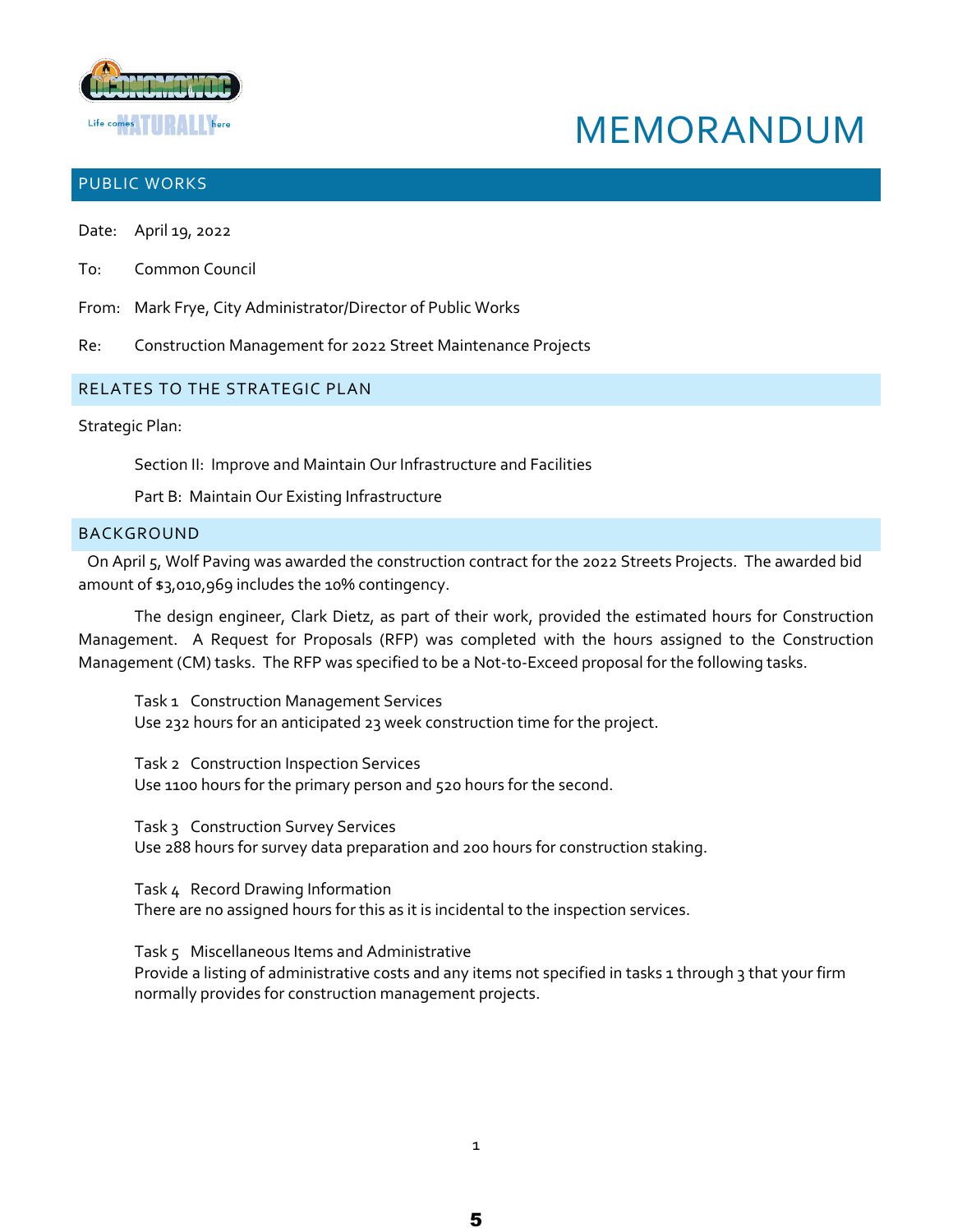#### ADDITIONAL ANALYSIS

The RFP was sent to seven engineering firms automatically without them requesting it. After the advertisement, there were no additional firms requesting the document. The information regarding our review and scoring of the two proposals received is shown below.

| <b>FINANCIAL IMPACT</b>                            |                            |                            |                            |                                  |                                |                               |                      |                         |      |
|----------------------------------------------------|----------------------------|----------------------------|----------------------------|----------------------------------|--------------------------------|-------------------------------|----------------------|-------------------------|------|
|                                                    |                            |                            |                            |                                  |                                |                               |                      |                         |      |
| <b>City of Oconomowoc</b>                          |                            |                            |                            |                                  |                                |                               |                      |                         |      |
| 2022 Streets Construction Management               |                            |                            |                            |                                  |                                |                               |                      |                         |      |
| April 13, 2022                                     |                            |                            |                            |                                  |                                |                               |                      |                         |      |
|                                                    | <b>Technical Score</b>     |                            |                            |                                  |                                |                               |                      |                         |      |
|                                                    |                            |                            |                            |                                  |                                |                               |                      |                         |      |
|                                                    | Total                      | Average                    | Rank                       |                                  |                                |                               |                      |                         |      |
| <b>SEH</b>                                         | 177                        | 44.3                       |                            |                                  |                                |                               |                      |                         |      |
| <b>Ruekert and Mielke</b>                          | 175                        | 43.8                       | $\overline{2}$             |                                  |                                |                               |                      |                         |      |
|                                                    |                            |                            |                            |                                  |                                |                               |                      |                         |      |
| <b>Total Possible Points</b>                       | 200                        | 100.0                      |                            |                                  |                                |                               |                      |                         |      |
| <b>Average Technical Score with Pricing Factor</b> |                            |                            |                            |                                  |                                |                               |                      |                         |      |
|                                                    |                            |                            |                            |                                  |                                |                               |                      |                         |      |
|                                                    | Compliance<br>with the RFP | Quality of the<br>Response | Services to<br>be Provided | Qualifications<br>and Experience | <b>Contract Cost</b><br>Points | <b>Total</b><br><b>Points</b> | <b>Proposal Cost</b> | % Cost<br><b>Points</b> | Rank |
| <b>SEH</b>                                         | 15.0                       | 15.0                       | 24.5                       | 34.0                             | 25.0                           | 113.5                         | \$220,377.00         | 100%                    | 1    |
| <b>Ruekert and Mielke</b>                          | 15.0                       | 15.0                       | 25.0                       | 32.5                             | 24.1                           | 111.6                         | \$228,748.00         | 96%                     | 2    |

Based on our technical review, SEH, was ranked first when combining the point totals for both the technical and cost portions of our review process.

SEH, with a proposal cost of \$220,377.00, is being recommended for the project. As per City policy, we are also requesting a 10% contingency of \$22,037.00 for a total cost of \$242,414.00.

The proposal cost exceeds the estimate used during approval of the construction bids, but the actual cost will be lower as the construction project scope was reduced in size.

Using the construction bid allocations, the cost for each department is as follows:

| 408.505.5300.210 422501.02 | \$118,415.00 |
|----------------------------|--------------|
| 408.505.5300.210 422501.04 | \$11,842.00  |
| 601.573.7000.210.122002    | \$54,460.00  |
| 602.573.7000.210.222009    | \$57,697.00  |
|                            |              |

## RECOMMENDATION

**Suggested Committee Recommendation:** Motion to recommend to the Common Council acceptance of the proposal from SEH as outlined in this memo.

## SUGGESTED MOTION

**Suggested Common Council Motion:** Motion to adopt Resolution 22-R3033.